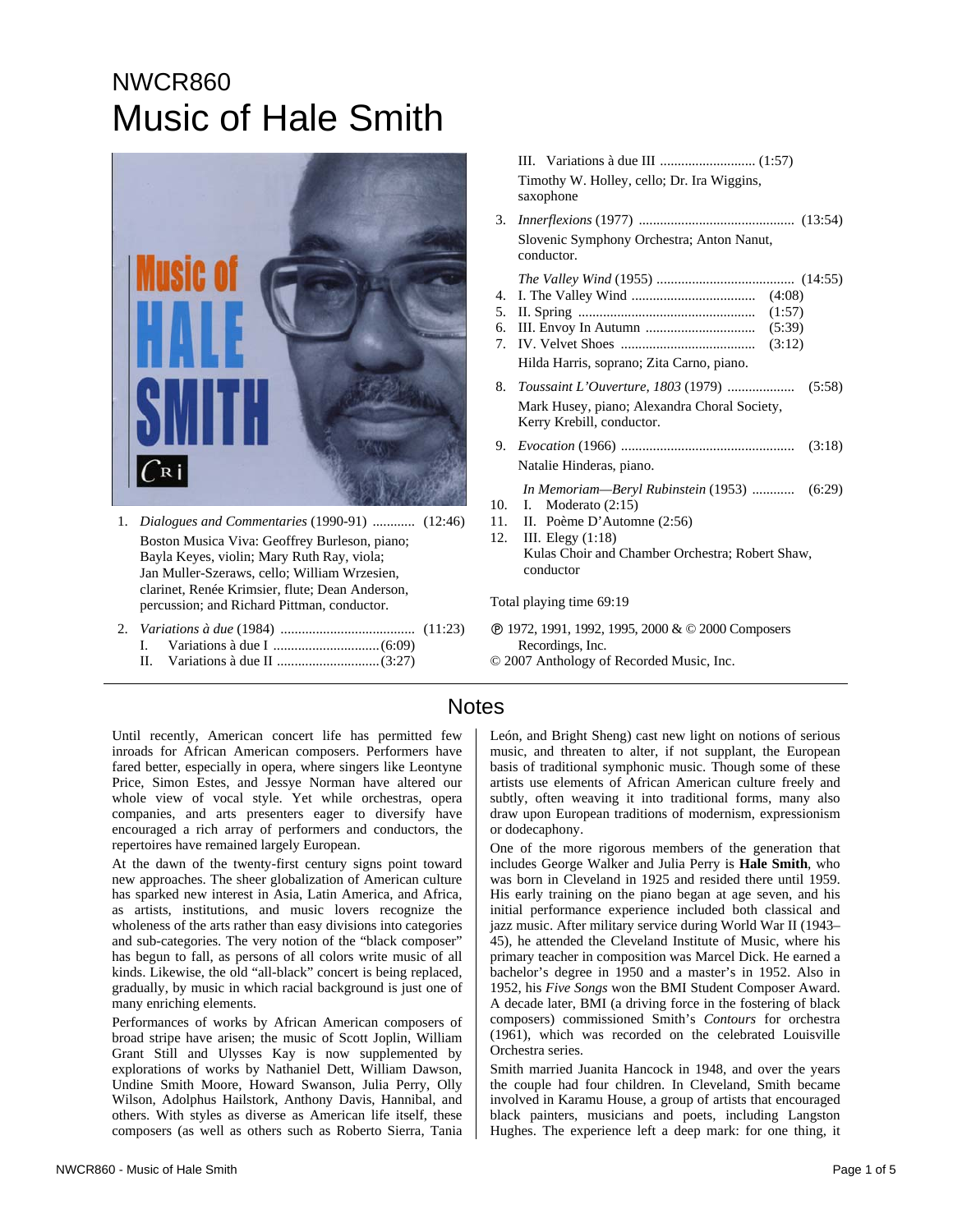He moved to New York in 1959. Like many young composers, he began as an editor for music publishers: C.F. Peters, E.B. Marks, and others. His father, Hale Smith Sr., owned a printing shop and Smith credits his own early experience in printing for his later interest in the publishing business. He also cites his early dual experience with both classical and jazz idioms for engendering a later ease of coexistence. "The two musics have lived comfortably side by side," he wrote in 1963. "All the world's culture is there for me to dip into," he remarked on another occasion.

Hale was always involved with jazz. He collaborated with a number of jazz musicians (Chico Hamilton, Eric Dolphy, and Ahmad Jamal), and arranged spirituals for Kathleen Battle and Jessye Norman; he cites his major influences in jazz as Duke Ellington, Benny Carter, Earl Hines, Art Tatum, Teddy Wilson, and Jimmy Jones. Hale was music advisor and arranger for the Black Music Repertory Ensemble of the Columbia Center for Black Music Research in Chicago.

In 1973, Smith became the first African American to receive Cleveland's Arts Prize in Music. Other awards include the Outstanding Achievement Award from the Black Music Caucus of the Music Educators National Conference (1982), and an appointment to the New York State Arts Council. He served on the boards of the American Composers Alliance and Composers Recording, Inc. New-music proponent and composer Francis Thorne called Smith "a valuable composing colleague—the real thing."

The complexity of academic life was never important in nurturing Smith's music, but working as a practitioner in music was. Working with publishing houses, however—such as E. B. Marks, Frank Music, Fox and C. F. Peters—enabled him to function in academia. After a stint on the faculty of C. W. Post College of Long Island University, he accepted a position at the University of Connecticut at Storrs, where he taught from 1970 until his retirement in 1984. He was one of the directors of the American Music Center from 1981 to 1983. During the 1970s and 80s he also became an important spokesman for composers in America.

In his lectures, he has urged young musicians and composers to resist pigeonholing. "Unless the work of Afro-American artists (musical or otherwise) is allowed to succeed or fail by comparison—or in competition—with the works of the entire national and world cultures, " he wrote in 1971, "we will have no valid standards of measurement by which they can be measured and judged on their own merits. We *must* be a part of the mainstream in this country or all of the black programs are a sham. Place our music not on all-black programs; we can do that ourselves, for the benefit of our own people. Place our work on programs with Beethoven, Mozart, Schoenberg, Copland, and—if they can stand the heat—the current avantgardes—we don't even have to be called black. When we stand for our bows, that fact will become clear when it should—*after* the work has made its own impact."

Smith's music has borne out this principle. While influences from jazz are not foreign to its fabric, devotion to more cerebral styles such as twelve-tone composition is just as palpable. The thought processes contained therein are challenging, at times brainy, though a sense of playfulness is often present as well. He has written for film, radio and television, yet at the same time he has never shied away from complex symphonic forms.

The works in these recordings span nearly 40 years, and give a glimpse of the breadth and subtlety of his art. *Dialogues and Commentaries* from 1990–91 demonstrates how a whole piece is generated from the tiny motivic cell heard in the first bar, essentially an ascending grace-note followed by a descent. The work is a complex exploration of various ramifications of this simple fragment, which returns intermittently to lend coherence. These techniques are found throughout Smith's work.

*Variations à due*, composed in 1984 for cello and wind performer (who plays flute, soprano and alto sax, and clarinet) reveals something of Smith's jazz roots, with a stride bass line that is subtly infused with jazz harmonies alluded to, toyed with, and often averted. After the opening, the cello takes up melodic material, and then uses a pizzicato guitar effect. A brief final section ends the work on a quizzical note.

*Innerflexions* for orchestra (1977) is one of Smith's most emphatic orchestral statements, and is rich in dissonance and conflict. It was written for a series of New York Philharmonic concerts celebrating music by African Americans, under the auspices of the orchestra's education director at the time, Dr. Leon Thompson. Composed from June to early August of 1977, *Innerflexions* received its premiere by the Philharmonic that fall and has since been taken up by a number of orchestras worldwide. "I frequently chose titles that reflect the inner structure of focus of my music, and *Innerflexions* is no exception," Smith wrote. "The reshaping (bending, or flexion) of motives at every level (melodic, harmonic, rhythmic and orchestral) contributes to the impressions of unity, flexibility and expansiveness remarked upon by many listeners. Various listeners have also perceived *Innerflexions* as having both philosophical and emotional meanings. I consider such responses interesting, legitimate, and welcome—though not required for an appreciation of the music."

Representing an earlier phase in Smith's output is the song cycle *The Valley Wind* (initially titled *Four Songs*), composed from 1952 to 1955 and published in 1974. Through settings of wide-ranging texts dealing with changing seasons, each by a different author, the songs explore the full range of the voice and its expressive qualities. The American composer Wallingford Riegger called the set "an important contribution to our quite limited good song literature." The same motivic elements are found, "in various transformations and combinations," Smith wrote. "Hardly a single measure can be shown to be free of the influence of these musical ideas, which I believe to be part of my basic signature pattern, meaning these characteristics by which I can be identified as a composer. They are to be considered not as four separate songs, but as a single compositional unit — and should be performed as such."

*Toussaint L'Ouverture*, *1803*, composed in 1979, is a choral paean to the great black hero of Haiti, with a tragedy-tinged text by Adelaide Simon (1921–1967). Its dense harmonies are imbued with sensitive text painting and a glowing conclusion depicting the death of the imprisoned Toussaint.

The Amaryllis lilies Josephine brought up from Martinique spike through this winter's gloom. Napoleon and his ministers range down Malmaisons halls, not stopping at the bloom. The scarlet, roaring flames of flowerheads that shatter the pink damask and the white sheer muslin. In a prison while the tyrant strides prating of empire, Toussant in ankled mire longs for the sun and torched flamboyant trees. All winter the Black Liberator lingers, heartsick and cold remembering flowers of fire and freedom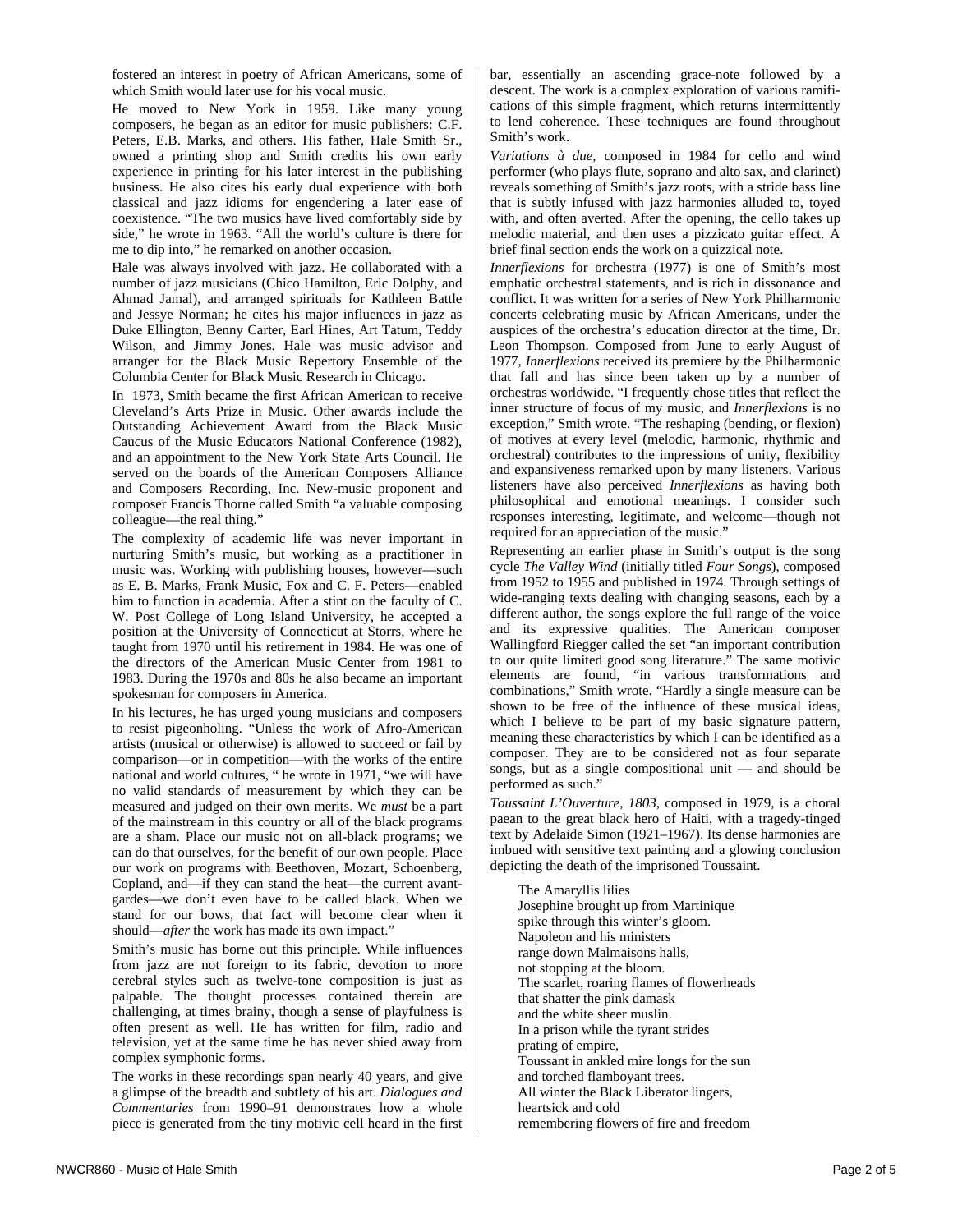rocketing in Western skies, and this White Prince who lies. So when the spring sends out her first thing fingers He turns upon his cot, and coughs, and dies.

— *Adelaide Simon* 

*Evocation* (1966) is a short, dense contemplation for solo piano, a concentrated illustration of Smith's dodecaphonic technique at its best. Originally titled *Aphorism*, the piece was commissioned by the International Library of Piano Music, and dedicated to the composer's Cleveland friends Bascom and Sue Little. Pianist Nancy Voigt played the premiere at a 1966 concert of the Cleveland Composers Guild. "The entire piece derives from the row exposed in the first stave," the composer writes, "and in several places has faint but definite rhythmic affinities to jazz phrasing. This doesn't mean that it's supposed to swing—it isn't, but the affinities are there."

The earliest work in these recordings dates from 1953, when Smith was still in Cleveland and exploring the poetry of black Americans. In *Memoriam—Beryl Rubinstein*, for chorus and chamber orchestra, is the first of a series of works dedicated to the memory of friends, in this case the former director of the Cleveland Institute. It is a dark, moody work in three movements. The first (Moderato) is a wordless lament suggesting the sadness of autumn, the second a setting of a Langston Hughes poem published in 1926, and the third a brief, simple casting of a poem by Russell Atkins.

In an unpublished interview Smith spoke to the issue of the composer's role: "One of the biggest mistakes that's being made now in our society, and has been made in American culture from the very beginning, is the failure to recognize that art is as indispensable to life as a job. I happen to believe it is. To me, it is not a luxury. Art, in its finest manifestations, is a necessary part of our life quality. The artist is one of the

more fundamental cogs in any civilization."

#### *— Paul Horsley, 2000*

**Boston Musica Viva** (BMV), founded in 1969 by music director Richard Pittman as the first professional ensemble devoted to contemporary music in Boston, has become one of the most highly respected ensembles of its kind, with an international reputation for innovation and excellence. In its thirty-one-year history, BMV has performed over 517 works by 221 composers, including 118 works written specifically for BMV, 130 world premieres, and 61 Boston premieres.

BMV is particularly proud to have been early champions of composers such as Ellen Taaffe Zwilich, John Harbison, and Joseph Schwantner who later went on to win the Pulitzer Prize. BMV is unique in its consistent support of composers to produce challenging music and assuring them of a top-level premiere. As interest in new music has grown, BMV has served as a model for new music ensembles in Boston and in other parts of the country.

BMV is unique in the scope of its programming, presenting many music-theater and multi-media productions that often involve collaboration with other organizations such as theater and dance groups. In recent years, BMV has collaborated with the Beth Soll Dance Company and presented the fully staged world premiere of Marin Brody's opera, *The Heart of a Dog*.

In addition to its five-concert season, BMV regularly offers programs throughout the United States and Europe. Domestic tours have brought the ensemble to Lincoln Center; the Library of Congress, Carnegie Recital Hall, the 92nd Street Y, Tanglewood, the University of California at Berkeley, the University of Michigan, and numerous other colleges and concert series. BMV has toured Europe seven times, most recently by invitation to the Settembre Musica Festival in Turin, Italy.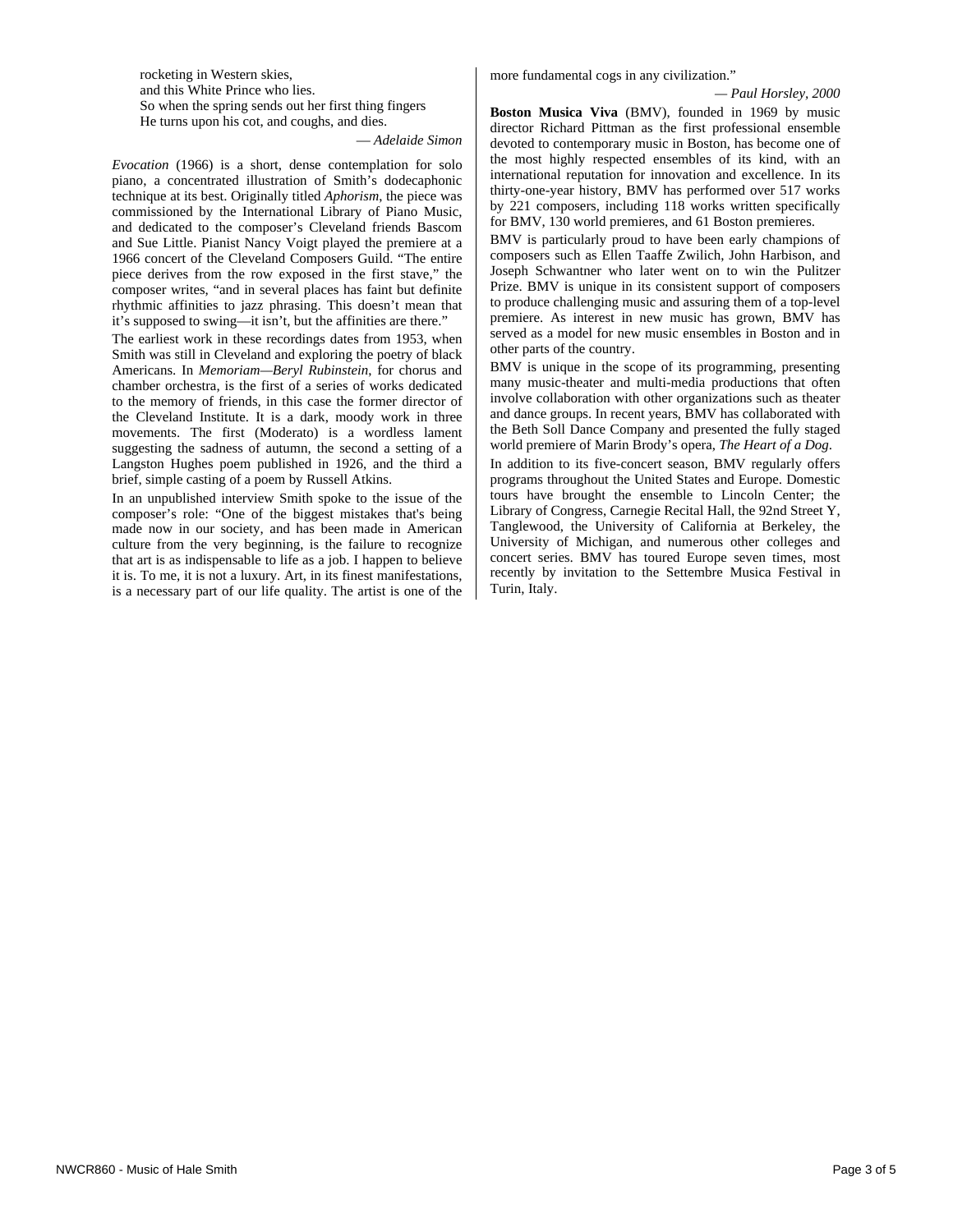#### *The Valley Wind* (1995)

I. The Valley Wind

Living in retirement beyond the World, Silently enjoying isolation, I pull the rope of my door tighter And stuff my window with roots and ferns. My spirit is tuned to the Spring-season: At the fall of the year there is autumn in my heart. thus imitating cosmic changes My cottage becomes a Universe.

Lu Yün. Copyright 1919, 1941, renewed 1947 by Arthur Waley. Reprinted from *Translations from the Chinese*, trans. by Arthur Waley, by permission of Alfred A. Knopf, Inc.

II. Spring

When daises pied and violets blue and lady-smocks all silver-white And cuckoo-buds of yellow hue Do paint the meadows with delight, The cuckoo then, on every tree, Mocks married men; for thus sings he, Cuckoo; cuckoo, cuckoo: O words of fear, Unpleasing to a married ear! When shepherds pipe on oated straws, And merry larks are ploughmen's clocks, When turtles tread, and rooks, and daws, And maidens bleach their summer smocks, The cuckoo then, on every tree, Mocks married men; for thus sings he, cuckoo; Cuckoo, cuckoo: O word of fear, Unpleasing to a married ear!

From Act V, Scene II, *Love's Labour's Lost* by William Shakespeare.

III. Envoy In Autumn

hear the doleful rains, And one would say the sky is weeping the death of the tolerable weather.

Tedium cloaks the wit like a veil of clouds

#### *In Memoriam—Beryl Rubinstein* (1953)

II. Poème D'Automne The autumn leaves Are too heavy with color. The slender trees On the Vulcan Road Are dressed in scarlet and gold Like young courtesans Waiting for their lovers. But soon The winter winds Will strip their bodies bare And then The sharp, sleet-stung Caresses on the cold Will be their only Love.

Langston Hughes, from *The Weary Blues*, p. 45, Alfred A. Knopf, 1926.

And we sit down indoors.

Now is the time for poetry coloured with summer. Let it fall on the white paper As ripe flowers fall from a perfect tree.

I will dip down my lips into my cup Each time I wet my brush.

And keep my thoughts from wandering as smoke wanders, For time escapes away from you and me Quicker than birds.

Tu Fu. Printed by permission by Imago Publishing Co.

IV. Velvet Shoes

Let us walk in the white snow In a soundless space; With footsteps quiet and slow, At a tranquil pace, Under veils of white lace.

I shall go shod in silk, And you in wool, White as a white cow's milk, More beautiful Than the breast of a gull. We shall walk though the still town In a windless peace; We shall step upon white down, Upon silver fleece, Upon softer than these.

We shall walk in velvet shoes: Wherever we go Silence will fall like dew On white silence below We shall walk in the snow.

Copyright 1921 by Alfred A. Knopf, Inc., renewed 1949 by William Rose Benet. Reprinted from *Collected Poems of Elinor Wylie*, by permission of Alfred A. Knopf, Inc.

#### III. Elegy

I stand far to the East Watching the light— Austere—disconsolate come and faintly His narrow keen barely and soon fully over the crucial earth is up and dying over.

Russell Atkins, from *Experiment*, a quarterly of new poetry, 1947, Alan Swallow, Ed.